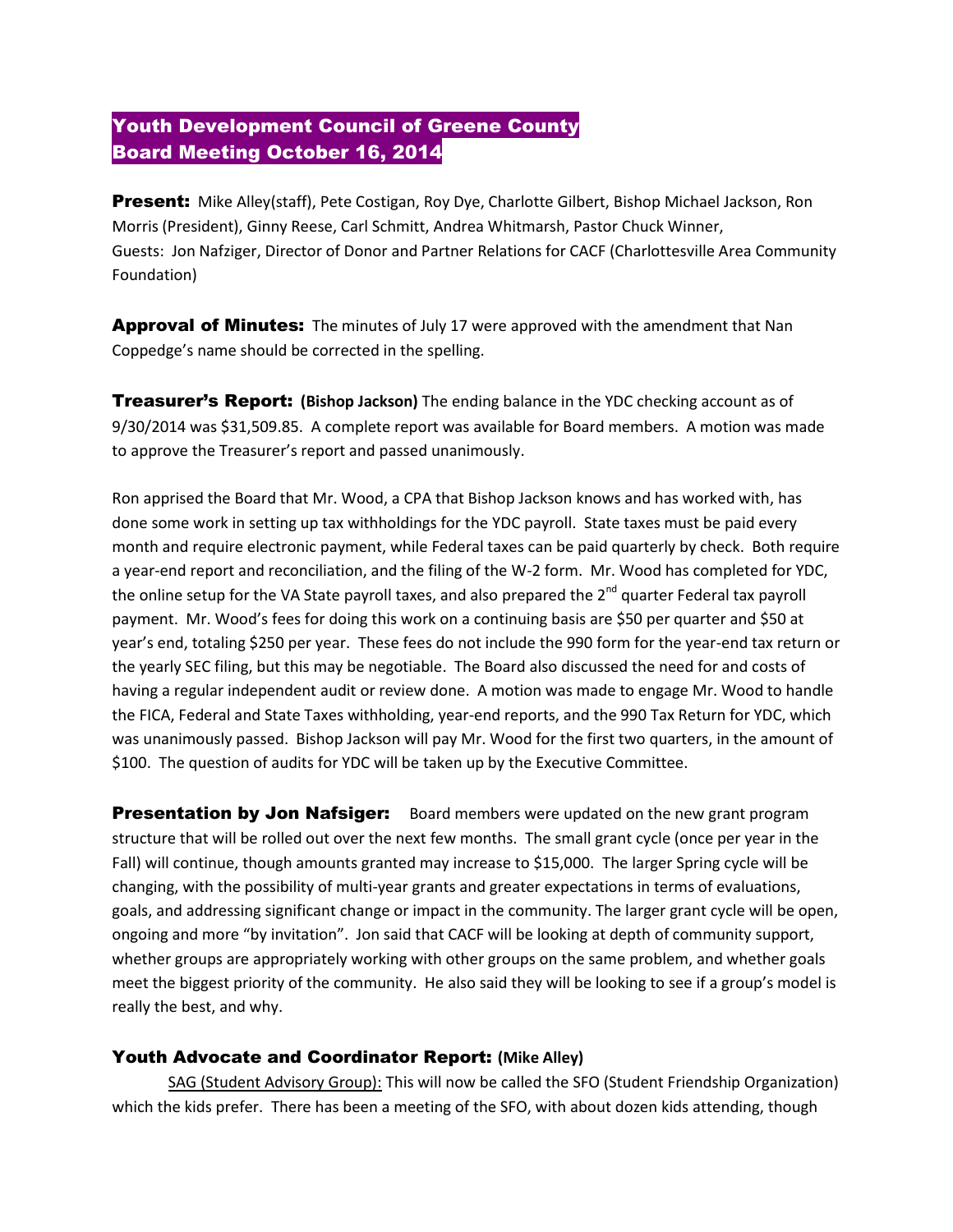about 18 are interested. They are still looking for an adult mentor so they can be classified as a club. Raleigh is the President of the group.

Club Yancey: Mike visited this Club for an afternoon and thinks this is the closest thing he has found to what YDC has been talking about. He mentioned the "Lights on Afterschool" informational program at Club Yancey on next Thursday, Oct. 23 from 5-7 p.m. which he will attend and which other Board members may want to go to also. Club Yancey recently received a three year, recurring, \$130,000  $21<sup>st</sup>$  Century grant through the Department of Education. They have 8 paid staff and 71 students enrolled. Mike sees some possible differences between the Boy's and Girl's Club model and Club Yancey's model, being that Club Yancey has a much larger Staff/Student ratio, is more academic, is more relational, has more teachers involved, and more of a mix of prevention and intervention. Club Yancey now charges families \$100/year, whereas before the recent grant it was \$100/month.

Afterschool Program: There is an Afterschool Committee now. Mike passed out some information about what the Committee has been talking about. Tentative plans include that program will begin on Feb 3<sup>rd</sup> and will meet Tuesdays and Thursdays from 3:30 to 6pm. Plans are for enrolling 21 students in grades 3-5, and having them in three groups of seven during the afternoon program. Homework, reading, and recess are core are core activities every day. Attendance and snack will be at the beginning of afternoon. There will be rotating monthly elective activities. It is envisioned that paid staff will include three teachers, a snack coordinator, and an attendance/checkout/hall monitor. It is planned that teachers would be paid \$15/hr. Buck Mountain Pantry will provide food with the assistance of the local Episcopal Church there, and Blue Ridge Student volunteers, daily snacks, and a take home pack of food on Thursdays for the weekend. The staff/student ratio should be 1:4 including Mike, and this does not include community volunteers. Mike's estimate of costs of the program is \$1800 per month, not including his salary. That's less than \$8000 for the duration of the program through May 2015.

Website: The website is up and running. Wix is our new host. The domain is Greeneyouth.com, but the Board prefers to use the old domain of Greenyouth.org, because YDC is a non-profit. Mike will make the primary domain Greeneyouth.org, but we will have to pay for that domain, as it expires now in December. Board members agreed that we want to keep both domain names "in our stable" so that no one else can get them. Paypal is working on the site; there are two donation buttons, and donations go into YDC's Pioneer Account. Suggestions made for the website's development include adding a calendar for events, and pages that list volunteers and donors, both for funds and in kind donations.

**Fundraising:** (Roy Dye) There will not be a Turkey Trot fundraising event on Thanksgiving morning because a coordinator of the event is not available. It was suggested that a community banquet in the Spring, to kick off the Spring fundraising season, might be a good idea

Meeting Schedule: **(Ron Morris)** Ron brought up the question of how often the full Board needs to meet, given that we now have the Executive Committee meeting, as well as other Committee meetings. He suggested that we might have a rotation of full Board, Executive, and larger Community meetings in the evening. There was some support for this idea, but no decisions were made. It was